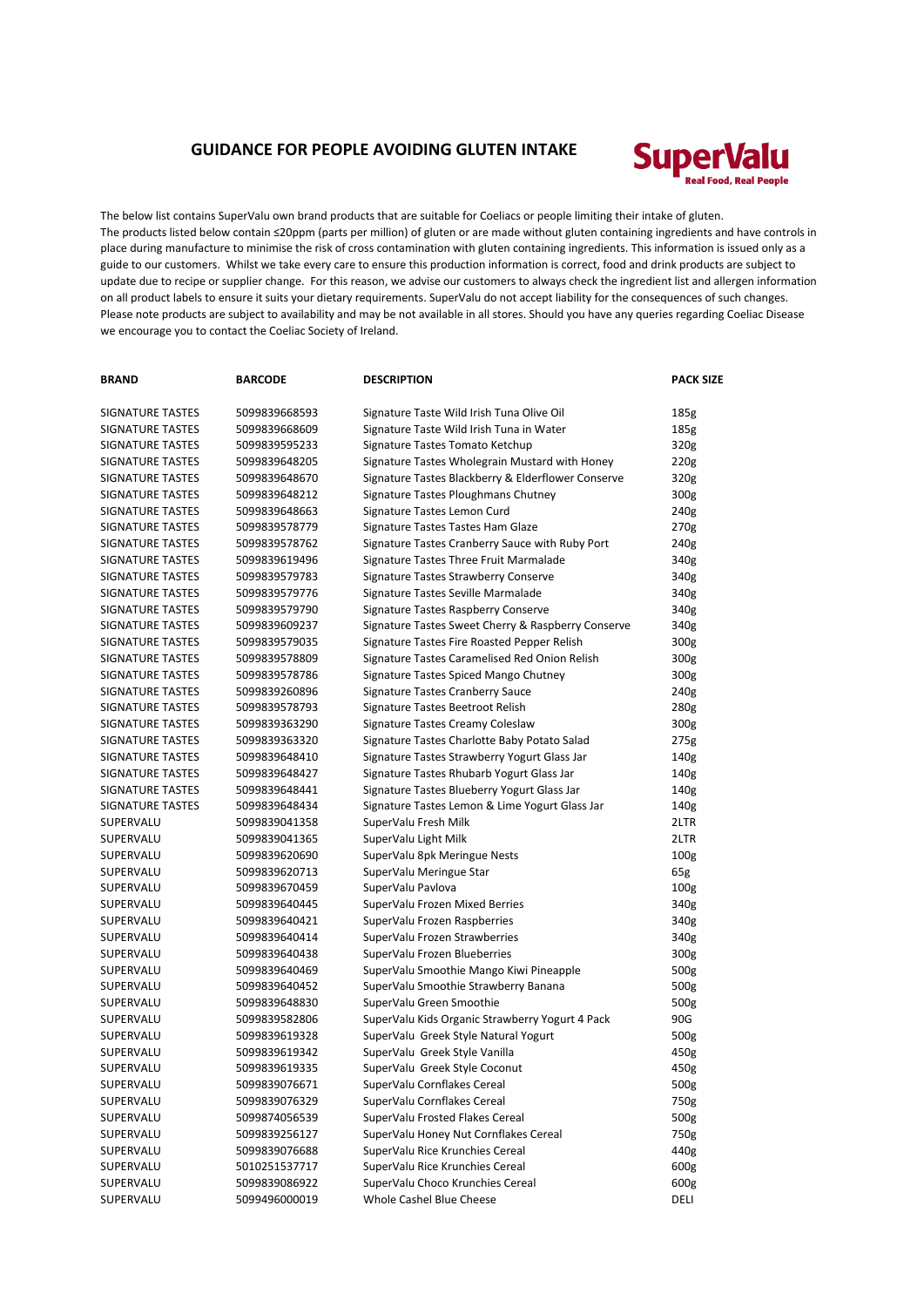| SUPERVALU | 5099496000668 | Cashel Blue Cheese                                | 125g             |
|-----------|---------------|---------------------------------------------------|------------------|
| SUPERVALU | 5099496000514 | Crozier Irish Sheeps Blue Cheese                  | DELI             |
| SUPERVALU | 5099496000583 | <b>Crozier Blue Cheese</b>                        | 125g             |
| SUPERVALU | 5099839583469 | Signature Tastes Farmhouse Cashel Blue Cheese     | 125g             |
| SUPERVALU | 5099839667954 | SuperValu Clear Pure Honey                        | 375g             |
| SUPERVALU | 5099839667947 |                                                   |                  |
|           |               | SuperValu Honey                                   | 340g             |
| SUPERVALU | 5099839648366 | Signature Tastes Pure Maple Syrup                 | 250ml            |
| SUPERVALU | 5099839280900 | SuperValu No Added Sugar Peas                     | 420g             |
| SUPERVALU | 5099839654299 | SuperValu No Added Sugar Beans 4 Pack             | 420g             |
| SUPERVALU | 5099839654282 | SuperValu Mixed Beans                             | 400g             |
| SUPERVALU | 5099839652813 | SuperValu Mushy Peas                              | 420g             |
| SUPERVALU | 5099839652820 | SuperValu Marrowfat Peas                          | 420g             |
| SUPERVALU | 5099839084966 | SuperValu No Added Sugar Baked Beans              | 420g             |
| SUPERVALU | 5099839604492 | SuperValu Red Kidney Beans                        | 400g             |
| SUPERVALU | 5099839213410 | SuperValu Beans 4 Pack                            | 420g             |
| SUPERVALU | 5099839597435 | SuperValu Chick Peas                              | 400g             |
|           |               |                                                   |                  |
| SUPERVALU | 5099839042034 | SuperValu Processed Peas                          | 420g             |
| SUPERVALU | 5099839042027 | SuperValu Baked Beans                             | 420g             |
| SUPERVALU | 5099839340321 | SuperValu Rich Roast Instant Coffee               | 100 <sub>g</sub> |
| SUPERVALU | 5099839615900 | Signature Tastes Wholebean Instant Arabica Coffee | 100 <sub>g</sub> |
| SUPERVALU | 5099839276385 | SuperValu Premium Gold Instant Coffee             | 100 <sub>g</sub> |
| SUPERVALU | 5099839651977 | SuperValu Chocolate Spread                        | 400g             |
| SUPERVALU | 5099839310157 | SuperValu Tortilla Chip Salted                    | 200 g            |
| SUPERVALU | 5099839310164 | SuperValu Tortilla Chip Cheese                    | 200 <sub>g</sub> |
| SUPERVALU | 5099839324550 | SuperValu Microwave Salted Popcorn                | 270g             |
|           | 5099839255229 |                                                   |                  |
| SUPERVALU |               | SuperValu Microwave Popcorn Butter                | 270g             |
| SUPERVALU | 5099839629402 | SuperValu Tomato Ketchup                          | 470g             |
| SUPERVALU | 5099839629419 | SuperValu Top Down Tomato Ketchup                 | 475g             |
| SUPERVALU | 5099839657931 | SuperValu Tomato Ketchup Reduced Sugar Salt       | 445g             |
| SUPERVALU | 5099839589393 | SuperValu Salmon Darnes with Garlic Butter        | 240g             |
| SUPERVALU | 5099839594250 | SuperValu Salmon with Garlic Butter               | 240g             |
| SUPERVALU | 5099839651489 | SuperValu Salmon With Garlic Rosemary & Lemon     | 240g             |
| SUPERVALU | 5099839666520 | Supervalu 4 Salmon Darnes                         | 480g             |
| SUPERVALU | 5099839603136 | SuperValu Microwaveable Prawns With Garlic Butter | 220g             |
| SUPERVALU | 5099839603143 | SuperValu Microwaveable Prawns With Garlic Butter | 220g             |
| SUPERVALU | 5099839352447 | SuperValu Seafood Mix                             | 250 <sub>g</sub> |
|           |               |                                                   |                  |
| SUPERVALU | 5099839586231 | SuperValu Seafood Mix                             | 250 <sub>g</sub> |
| SUPERVALU | 5099839337253 | SuperValu Smoked Coley                            | 250 <sub>g</sub> |
| SUPERVALU | 5099839599941 | SuperValu Smoked Coley                            | 250g             |
| SUPERVALU | 5099839611117 | SuperValu Smoked Coley                            | 500g             |
| SUPERVALU | 5099839648458 | Signature Tastes Yellowfin Tuna Steaks            | 240g             |
| SUPERVALU | 5099839623776 | SuperValu Gluten Free Margherita Pizza            | 350g             |
| SUPERVALU | 5099839623769 | SuperValu Gluten Free Pepperoni Pizza             | 350g             |
| SUPERVALU | 5099839339318 | SuperValu Mini Meringue Shells                    | 100 <sub>g</sub> |
| SUPERVALU | 5099839643040 | SuperValu Pavlova Base                            | 150g             |
| SUPERVALU | 5099839592911 | SuperValu Mixed Berry Meringue Roulade            | 415g             |
| SUPERVALU | 5099839609206 | SuperValu Gluten Free Breaded Fillets Promo       | 275g             |
|           |               |                                                   |                  |
| SUPERVALU | 5099839609510 | SuperValu Gluten Free Chicken Goujons             | 300g             |
| SUPERVALU | 5099839633119 | SuperValu Gluten Free Chicken Kiev                | 275g             |
| SUPERVALU | 5099839042119 | SuperValu Ice Cream Vanilla Tub                   | 1LT              |
| SUPERVALU | 5099839042164 | SuperValu Ice Cream Honeycomb Tub                 | 1LT              |
| SUPERVALU | 5099839074400 | SuperValu Ice Cream Vanilla Tub                   | 2LT              |
| SUPERVALU | 5099839042133 | SuperValu Ice Cream Ripple Tub                    | 1LT              |
| SUPERVALU | 5099839070846 | SuperValu Ice Cream Mint Chocolate                | 1LT              |
| SUPERVALU | 5099839237423 | SuperValu Sliceables Ice Cream Vanilla            | 1LT              |
| SUPERVALU | 5099839237430 | SuperValu Sliceables Ice Cream Ripple             | 1LT              |
| SUPERVALU | 5099839592669 | SuperValu Ice Cream Chocolate Tub                 | 1LT              |
|           |               |                                                   |                  |
| SUPERVALU | 5099839321795 | SuperValu Pint Block Vanilla Ice Cream            | 568mls           |
| SUPERVALU | 5099839321801 | SuperValu Pint Block Raspberry Ripple Ice Cream   | 568mls           |
| SUPERVALU | 5099839263156 | SuperValu Frozen Yogurt Natural                   | 1LT              |
| SUPERVALU | 5099839353208 | SuperValu Frozen Yogurt Strawberry                | 1LT              |
| SUPERVALU | 5099839661150 | SuperValu Baby Leaf Salad                         | 100 <sub>g</sub> |
| SUPERVALU | 5099839585791 | SuperValu Bistro Salad Bag                        | 100 <sub>g</sub> |
| SUPERVALU | 5099839253713 | SuperValu Classic Salad Bowl                      | 180g             |
| SUPERVALU | 5099839608513 | SuperValu Continental Salad                       | 80g              |
| SUPERVALU | 5099839274688 | SuperValu Crispy Mixed Salad                      | 120g             |
| SUPERVALU | 5099839263286 | Signature Tastes Herby Aromatic Salad             | 120 <sub>g</sub> |
|           |               |                                                   |                  |
| SUPERVALU | 5099839585777 | SuperValu House Salad Bowl                        | 310g             |
| SUPERVALU | 5099839274695 | SuperValu Iceberg Lettuce Bag                     | 200 <sub>g</sub> |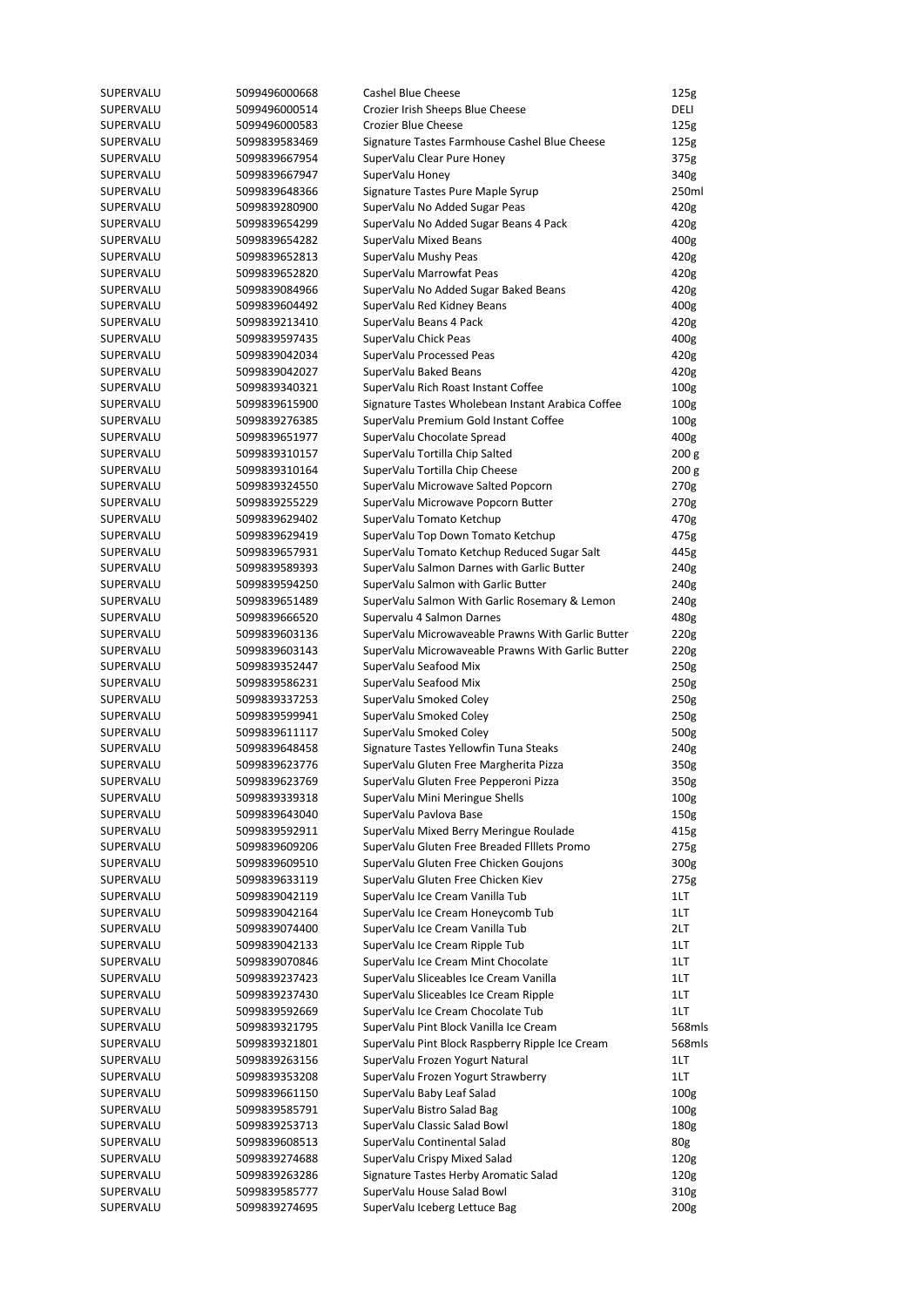| SUPERVALU | 5099839585784 | SuperValu Shredded Iceberg Lettuce            | 200g              |
|-----------|---------------|-----------------------------------------------|-------------------|
| SUPERVALU | 5099839252839 | SuperValu Amalfi Style Salad Mix              | 170g              |
| SUPERVALU | 5099839613609 | SuperValu Mixed Leaf Salad With Dressing      | 135 <sub>g</sub>  |
| SUPERVALU | 5099839252877 | SuperValu Rocket Leaf                         | 60g               |
| SUPERVALU | 5099839322532 | SuperValu Rocket Spinach & Watercress         | 100 <sub>g</sub>  |
| SUPERVALU | 5099839627422 | SuperValu Spinach And Baby Kale               | 200 <sub>g</sub>  |
|           |               |                                               |                   |
| SUPERVALU | 5099839641640 | SuperValu Superfood Salad                     | 130g              |
| SUPERVALU | 5099839585807 | SuperValu Tender Duo Salad                    | 70g               |
| SUPERVALU | 5099839359774 | SuperValu Baby Leaf Salad Bag Twin Pack       | 80g               |
| SUPERVALU | 5099839283987 | SuperValu Washed Baby Spinach                 | 200 <sub>g</sub>  |
| SUPERVALU | 5099839632891 | SuperValu Cauliflower Couscous                | 330g              |
| SUPERVALU | 5099839632921 | SuperValu Spiralised Carrot                   | 200 <sub>g</sub>  |
| SUPERVALU | 5099839632907 | SuperValu Spiralised Trio Of Veg              | 200 <sub>g</sub>  |
| SUPERVALU | 5099839661884 | SuperValu Baby Spinach                        | 80g               |
| SUPERVALU | 5099839623417 | Supervalu Broccoli Florets                    | 170g              |
|           | 5099839623431 |                                               |                   |
| SUPERVALU |               | SuperValu Diced Butternut Squash              | 340g              |
| SUPERVALU | 5099839623455 | SuperValu Mixed Peppers                       | 250 <sub>g</sub>  |
| SUPERVALU | 5099839623448 | SuperValu Sliced Red Cabbage                  | 180g              |
| SUPERVALU | 5099839623462 | SuperValu Sliced Red Onion                    | 200 <sub>g</sub>  |
| SUPERVALU | 5099839623424 | SuperValu Diced Sweet Pototo                  | 320g              |
| SUPERVALU | 5099839627637 | SV Diced Carrot and Turnip                    | 300g              |
| SUPERVALU | 5099839627644 | SV Baton Carrot and Parsnip                   | 250 <sub>g</sub>  |
| SUPERVALU | 5099839310874 | SuperValu Yogurt Mixed Seeds 4 Pack           | 500g              |
| SUPERVALU | 5099839254963 | SuperValu Yogurt Fat Free Mixed Berry 4 Pack  | 500g              |
| SUPERVALU | 5099839254956 | SuperValu Yogurt 0% Srawberry 4 Pack          | 500g              |
|           |               |                                               |                   |
| SUPERVALU | 5099839283161 | Signature Tastes Toffee Yogurt                | 150 <sub>g</sub>  |
| SUPERVALU | 5099839256875 | Signature Tastes Senga Strawberry Yogurt      | 150 <sub>g</sub>  |
| SUPERVALU | 5099839305153 | Signature Tastes Sun Ripened Raspberry Yogurt | 150g              |
| SUPERVALU | 5099839649301 | Signature Tastes Sicillian Lemon Yogurt       | 150 <sub>g</sub>  |
| SUPERVALU | 5099839256882 | Signature Tastes Valencia Orange Yogurt       | 150 <sub>g</sub>  |
| SUPERVALU | 5099839256899 | Signature Tastes Champagne & Rhubarb Yogurt   | 150 <sub>g</sub>  |
| SUPERVALU | 5099839341557 | SuperValu Ready To Serve Custard              | 500g              |
| SUPERVALU | 5099839592294 | SuperValu Olive Spread                        | 500g              |
| SUPERVALU | 5099839074141 | SuperValu Oh So Buttery Spread                | 500g              |
| SUPERVALU | 5099839043116 | SuperValu Margarine                           | 250 <sub>g</sub>  |
| SUPERVALU | 5099839043109 | SuperValu Cooking Fat                         | 250 <sub>g</sub>  |
|           |               |                                               |                   |
| SUPERVALU | 5099839006722 | SuperValu Soft Margarine Tub                  | 1.8 <sub>kg</sub> |
| SUPERVALU | 5099839255861 | SuperValu Gold Spread                         | 454g              |
| SUPERVALU | 5099839352126 | SuperValu Light Spread                        | 500g              |
| SUPERVALU | 5099839328626 | SuperValu Yoghurt Rice Cakes                  | 100 <sub>g</sub>  |
| SUPERVALU | 5099839311932 | SuperValu Milk Chocolate Rice Cakes           | 100 <sub>g</sub>  |
| SUPERVALU | 5099839236891 | SuperValu Rice Cakes Unsalted                 | 100 <sub>g</sub>  |
| SUPERVALU | 5099839236884 | SuperValu Rice Cakes Salted                   | 100 <sub>g</sub>  |
| SUPERVALU | 5099839620003 | SuperValu Dark Chocolate Rice Cakes           | 100 <sub>g</sub>  |
| SUPERVALU | 5099839619991 | SuperValu Corn Cakes                          | 110g              |
| SUPERVALU | 5099839595974 | SuperValu Mild Chilli Rice Cakes              | 137g              |
|           |               |                                               |                   |
| SUPERVALU | 5099839595981 | SuperValu Salt & Vineger Rice Cakes           | 140g              |
| SUPERVALU | 5099839600876 | SuperValu Gluten Free Porridge Oats           | 500g              |
| SUPERVALU | 5099839595967 | SuperValu Mini Milk Rice Cakes                | 60g               |
| SUPERVALU | 5099839666223 | Supervalu Multigrain Corn Thin Cakes          | 130 <sub>g</sub>  |
| SUPERVALU | 5099839666247 | Supervalu Milk Choc Rice Cake Snackpacks      | 84g               |
| SUPERVALU | 5099839666230 | Supervalu Milk Chocolate Corn Cakes           | 100 <sub>g</sub>  |
| SUPERVALU | 5099839369902 | SuperValu Apple Mini Rice Cakes               | 40g               |
| SUPERVALU | 5099839615306 | SuperValu Mini Apple & Raspberry Rice Cakes   | 40g               |
| SUPERVALU | 5099839329456 | SuperValu Carrot & Coriander Soup             | 400g              |
| SUPERVALU | 5099839329470 | SuperValu Vegetable Soup                      | 400g              |
|           |               |                                               |                   |
| SUPERVALU | 5099839329487 | SuperValu Chicken & Vegetable Soup            | 400g              |
| SUPERVALU | 5099839329463 | SuperValu Tomato & Basil Soup                 | 400g              |
| SUPERVALU | 5099839329449 | SuperValu Mushroom Soup                       | 400g              |
| SUPERVALU | 5099839605680 | SuperValu Goodness Goji Berries               | 150 <sub>g</sub>  |
| SUPERVALU | 5099839605697 | SuperValu Goodness Quinoa                     | 300g              |
| SUPERVALU | 5099839605703 | SuperValu Goodness Chia Seeds                 | 150g              |
| SUPERVALU | 5099839653698 | SuperValu Almond Pumpkin Seed & Nut Mix       | 225g              |
| SUPERVALU | 5099839653681 | SuperValu Cranberry. Almond & Seed Mix        | 225g              |
| SUPERVALU | 5099839653674 | SuperValu Breakfast Topper Tub                | 225g              |
| SUPERVALU | 5099839653667 | SuperValu Pumpkin Seed. Berry & Nut Mix       | 225g              |
|           |               |                                               |                   |
| SUPERVALU | 5099839653643 | SuperValu Luxury Mix Fruit Nut Tub            | 280g              |
| SUPERVALU | 5099839653629 | SuperValu Trail Mix Tub                       | 280g              |
| SUPERVALU | 5099839653612 | SuperValu Natural Nuts Raisins Tun            | 280g              |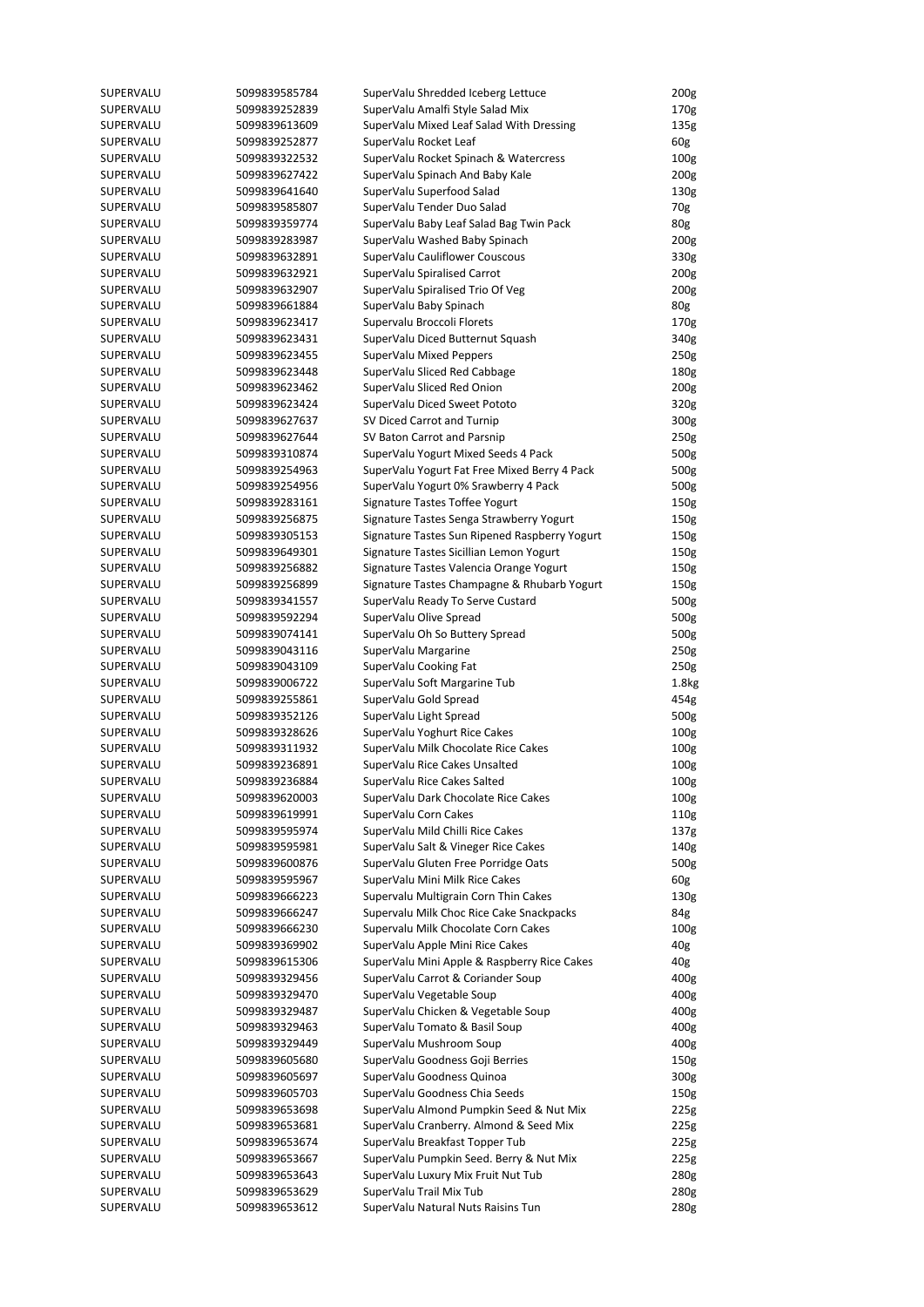| SUPERVALU | 5099839653605 | SuperValu Degletnoir Dates Tub                       | 280g             |
|-----------|---------------|------------------------------------------------------|------------------|
| SUPERVALU | 5099839653599 | SuperValu Apricot Tub                                | 280g             |
| SUPERVALU | 5099839653582 | SuperValu Almonds Tub                                | 250 <sub>g</sub> |
| SUPERVALU | 5099839653636 | SuperValu Mixed Nuts Tub                             | 250g             |
| SUPERVALU | 5099839653650 | SuperValu Seed Mix Tub                               | 250 <sub>g</sub> |
| SUPERVALU | 5099839653520 | SuperValu Yoghurt Peanuts & Raisins Tub              | 385g             |
| SUPERVALU |               |                                                      |                  |
|           | 5099839653483 | SuperValu Sweet & Salty Trail Mix Tub                | 280g             |
| SUPERVALU | 5099839653490 | SuperValu Chilli Lemon Mix Tub                       | 280g             |
| SUPERVALU | 5099839653537 | SuperValu Chocolate Peanut Tub                       | 325g             |
| SUPERVALU | 5099839653544 | SuperValu Chocolate Raisins Tub                      | 385g             |
| SUPERVALU | 5099839650031 | SuperValu Goodness Caramelised Pecan & Coconut Mix   | 150 <sub>g</sub> |
| SUPERVALU | 5099839650024 | SuperValu Cacao & Goji Nut Mix                       | 125g             |
| SUPERVALU | 5099839650062 | SuperValu Goodness Almond Pumpkin Seed And Berry Mix | 150 <sub>g</sub> |
| SUPERVALU | 5099839650055 | SuperValu Goodness Rosemary & Sea Salt               | 150 <sub>g</sub> |
| SUPERVALU | 5099839650048 | SuperValu Goodness Roasted Nut Mix                   | 100 <sub>g</sub> |
| SUPERVALU | 5099839650017 | SuperValu Goodness Cranberry & Roasted Almond Mix    | 150g             |
|           |               |                                                      |                  |
| SUPERVALU | 5099839269943 | SuperValu Goodness Butter Beans                      | 500g             |
| SUPERVALU | 5099839269967 | SuperValu Goodness Chick Peas                        | 500g             |
| SUPERVALU | 5099839270000 | SuperValu Goodness Red Kidney Beans                  | 500g             |
| SUPERVALU | 5099839269950 | SuperValu Goodness Cannellini                        | 500g             |
| SUPERVALU | 5099839269974 | SuperValu Goodness Green Speckled Lentils            | 500g             |
| SUPERVALU | 5099839270017 | SuperValu Goodness Red Split Lentils                 | 500g             |
| SUPERVALU | 5099839269820 | SuperValu Goodness Ready To Eat Mango                | 100 <sub>g</sub> |
| SUPERVALU | 5099839269905 | SuperValu Goodness Blueberries                       | 100 <sub>g</sub> |
| SUPERVALU | 5099839269912 | SuperValu Goodness Cranberries                       | 100 <sub>g</sub> |
|           |               |                                                      |                  |
| SUPERVALU | 5099839269929 | SuperValu Goodness Berry Mix                         | 100 <sub>g</sub> |
| SUPERVALU | 5099839269851 | SuperValu Goodness Golden Raisin & Cranberry         | 250 <sub>g</sub> |
| SUPERVALU | 5099839269868 | SuperValu Goodness Jumbo Raisins & Sultanas          | 250 <sub>g</sub> |
| SUPERVALU | 5099839269875 | SuperValu Goodness Raisin Mix                        | 250 <sub>g</sub> |
| SUPERVALU | 5099839269738 | SuperValu Goodness Ready To Eat Dried Apricots       | 250 <sub>g</sub> |
| SUPERVALU | 5099839269806 | SuperValu Goodness Ready To Eat Dried Figs           | 250 <sub>g</sub> |
| SUPERVALU | 5099839269844 | SuperValu Goodness Ready To Eat Stoneless Prunes     | 250 <sub>g</sub> |
| SUPERVALU | 5099839269776 | SuperValu Goodness Pitted Dates                      | 300g             |
| SUPERVALU | 5099839269745 | SuperValu Goodness Ready To Eat Dried Apricots       | 500g             |
| SUPERVALU | 5099839269769 | SuperValu Goodness Glove Box Dates                   | 227g             |
|           |               |                                                      |                  |
| SUPERVALU | 5099839269400 | SuperValu Goodness Cranberry & Macadamia Mix         | 150 <sub>g</sub> |
| SUPERVALU | 5099839269424 | SuperValu Goodness Jumbo Raisins & Cashews           | 150 <sub>g</sub> |
| SUPERVALU | 5099839269448 | SuperValu Goodness Mixed Fruit & Nuts Standard       | 150 <sub>g</sub> |
| SUPERVALU | 5099839269493 | SuperValu Goodness Jumbo Raisins & Almonds           | 150g             |
| SUPERVALU | 5099839269714 | SuperValu Goodness Dried Fruit Nut & Seeds           | 150 <sub>g</sub> |
| SUPERVALU | 5099839269721 | SuperValu Goodness Dried Fruit Nut & Seeds           | 300g             |
| SUPERVALU | 5099839269165 | SuperValu Goodness Whole Almonds                     | 70g              |
| SUPERVALU | 5099839269189 | SuperValu Goodness Brazil Nuts                       | 70g              |
| SUPERVALU | 5099839269202 | SuperValu Goodness Cashew Nuts                       | 70g              |
| SUPERVALU | 5099839269226 | SuperValu Goodness Hazelnuts                         | 70g              |
|           |               |                                                      |                  |
| SUPERVALU | 5099839269240 | SuperValu Goodness Mixed Nuts                        | 70g              |
| SUPERVALU | 5099839269295 | SuperValu Goodness Pecan Nuts                        | 70g              |
| SUPERVALU | 5099839269301 | SuperValu Goodness Pine Nuts                         | 70g              |
| SUPERVALU | 5099839269325 | SuperValu Goodness Pistachio                         | 70g              |
| SUPERVALU | 5099839269141 | SuperValu Goodness Whole Almonds                     | 150 <sub>g</sub> |
| SUPERVALU | 5099839269158 | SuperValu Goodness Flakes Almond                     | 150 <sub>g</sub> |
| SUPERVALU | 5099839269172 | SuperValu Goodness Brazil Nuts                       | 150 <sub>g</sub> |
| SUPERVALU | 5099839269196 | SuperValu Goodness Cashew Nuts                       | 150g             |
| SUPERVALU | 5099839269233 | SuperValu Goodness Hazelnuts                         | 150 <sub>g</sub> |
| SUPERVALU | 5099839269288 | SuperValu Goodness Pecan Nuts                        | 150 <sub>g</sub> |
| SUPERVALU | 5099839269318 | SuperValu Goodness Pine Nuts                         | 150 <sub>g</sub> |
|           |               |                                                      |                  |
| SUPERVALU | 5099839269332 | SuperValu Goodness Pistachio                         | 150 <sub>g</sub> |
| SUPERVALU | 5099839269370 | SuperValu Goodness Mixed Nuts                        | 150 <sub>g</sub> |
| SUPERVALU | 5099839269271 | SuperValu Goodness Raw Peanuts                       | 300g             |
| SUPERVALU | 5099839269578 | SuperValu Goodness Pumpkin Seeds                     | 150 <sub>g</sub> |
| SUPERVALU | 5099839269615 | SuperValu Goodness Toasted Sunflower Seeds           | 150g             |
| SUPERVALU | 5099839269622 | SuperValu Goodness Sunflower Seeds                   | 150g             |
| SUPERVALU | 5099839269684 | SuperValu Goodness Seed Mix                          | 300g             |
| SUPERVALU | 5099839269523 | SuperValu Goodness Golden Linseed                    | 500g             |
| SUPERVALU | 5099839269585 | SuperValu Goodness Seasame Seeds                     | 150 <sub>g</sub> |
| SUPERVALU | 5099839269561 | SuperValu Goodness Toasted Pumpkin Seeds             | 150g             |
|           |               | SuperValu Goodness Sunflower Seeds                   | 300g             |
| SUPERVALU | 5099839269639 |                                                      |                  |
| SUPERVALU | 5099839269653 | SuperValu Goodness Flax Seed                         | 300g             |
| SUPERVALU | 5099839269356 | SuperValu Goodness Walnuts                           | 100 <sub>g</sub> |